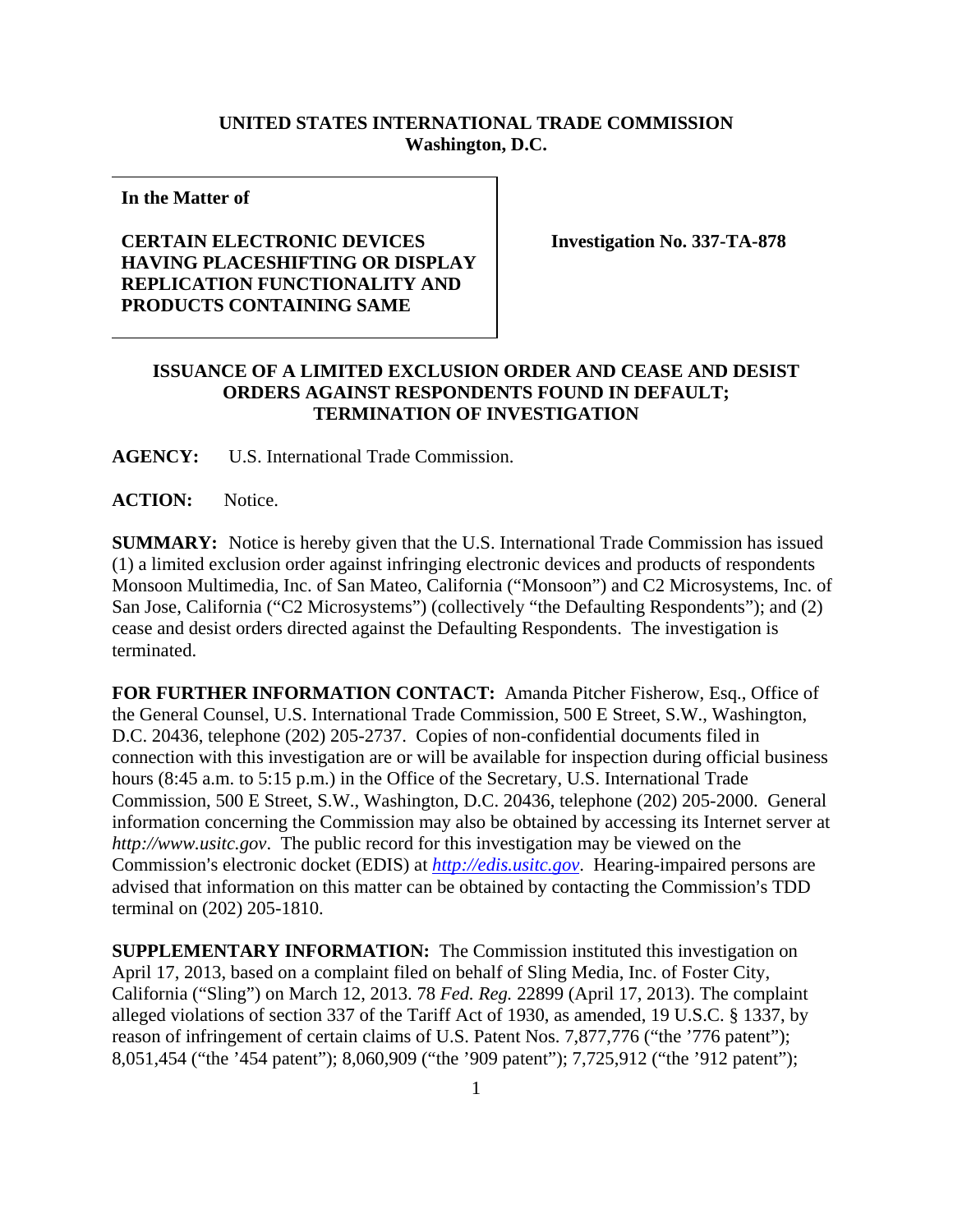8,266,657 ("the '657 patent"); and 8,365,236 ("the '236 patent"). The notice of investigation named the Defaulting Respondents and Belkin International, Inc. of Playa Vista, California ("Belkin"), as respondents. The Office of Unfair Import Investigations is not participating as a party in this investigation.

On May 20, 2013, complainant Sling and respondent Belkin jointly filed a motion to terminate the investigation as to Belkin based on a settlement agreement. On June 5, 2013, the ALJ issued an initial determination ("ID") granting the motion. *See* Order No. 4 (June 5, 2013). On July 5, 2013, the Commission determined not to review the ID terminating Belkin from the investigation.

On June 11, 2013, the ALJ ordered Monsoon to show cause by June 26, 2013, why it should not be held in default for failing to respond to the Complaint and Notice of Investigation. *See* Order No. 5 (June 11, 2013). On June 26, 2013, Monsoon did not respond to the show cause order, and instead moved to terminate the investigation based on a consent order. On July 8, 2013, the ALJ issued an ID, finding Monsoon to be in default for failing to respond to the show cause order. *See* Order No. 7 (July 8, 2013). The ALJ found that Monsoon's motion to terminate on consent was defective and did not respond to the show cause order. *Id.* On July 15, 2013, Monsoon filed a contingent petition for review on the grounds that the ID affects Commission policy. The petition argued that the default finding should be reversed or remanded because Commission policy favors consent orders over default judgments. Additionally, the petition argued that Monsoon believed that its motion to terminate the investigation rendered the show cause order moot. On July 22, 2013, Sling opposed Monsoon's petition. On August 7, 2013, the Commission determined not to review the ID finding Monsoon in default.

On July 11, 2013, the ALJ ordered C2 Microsystems to show cause by July 25, 2013, why it should not be held in default for failing to respond to the Complaint and Notice of Investigation. *See* Order No. 9 (July 11, 2013). No response to Order No. 9 was filed. On July 29, 2013, the ALJ issued an ID, finding C2 Microsystems to be in default under Commission Rule 210.16. *See* Order No. 11 (July 29, 2013). On August 15, 2013, the Commission determined not to review the ID finding C2 Microsystems in default. 78 *Fed. Reg.* 52211-12 (Aug. 22, 2013). The Commission requested briefing from the parties and the public on the issues of remedy, the public interest, and bonding. On August 30, 2013, Sling filed responsive briefing, and submitted a proposed limited exclusion order and proposed cease and desist orders against Monsoon and C2 Microsystems. No other responses to the Commission notice were received.

The Commission finds that the statutory requirements of section 337(g) (19 U.S.C. § 1337(g)) and Commission rule 210.16(a) (19 C.F.R.  $\S$  210.16(a)) are met with respect to the Defaulting Respondents. Accordingly, pursuant to section  $337(g)(1)$  (19 U.S.C. § 1337(g)(1)) and Commission rule 210.16(c) (19 C.F.R. § 210.16(c)), the Commission presumes the facts alleged in the complaint to be true and finds that Monsoon and C2 Microsystems are in violation of section 337.